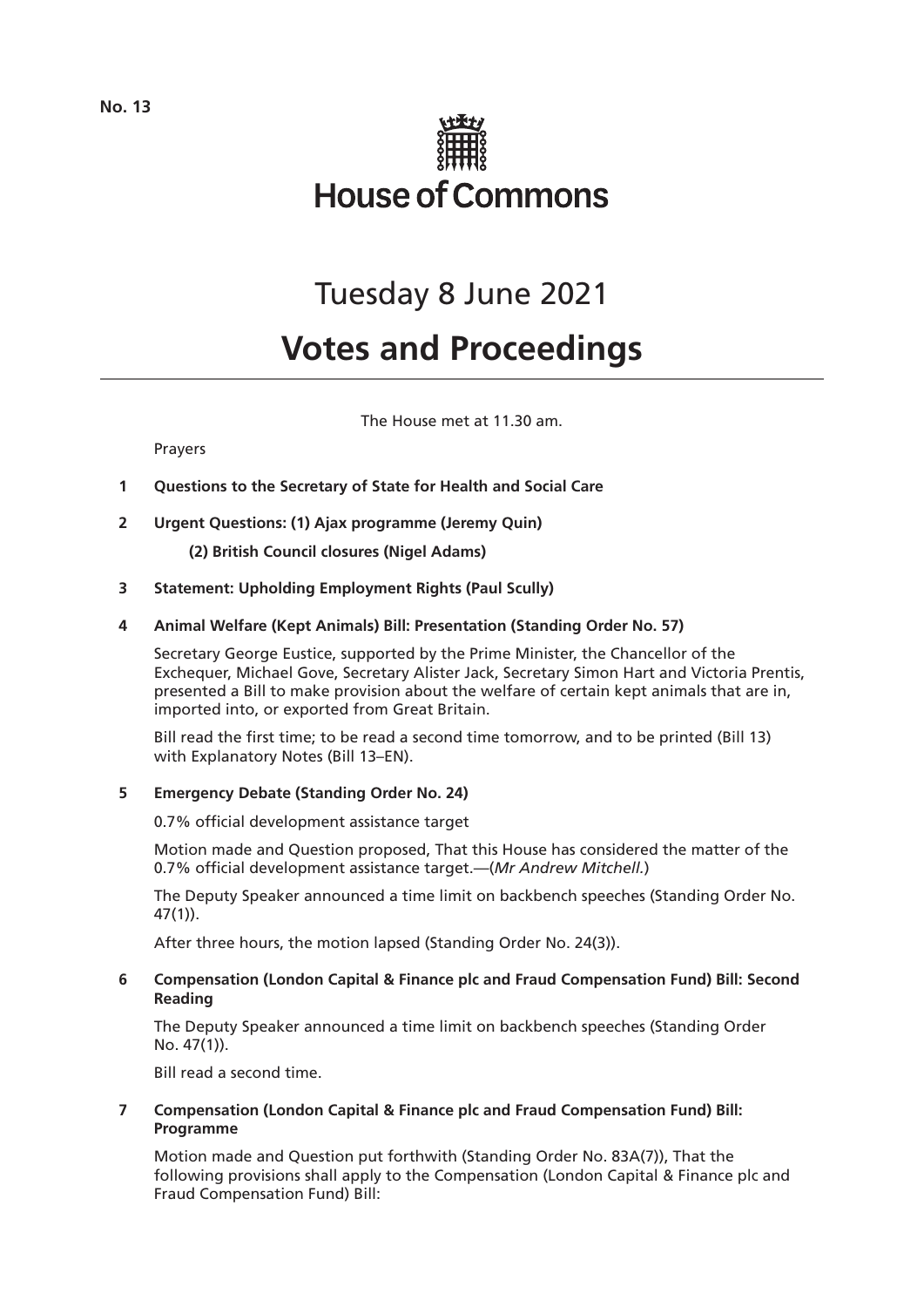# *Committal*

(1) The Bill shall be committed to a Public Bill Committee.

### *Proceedings in Public Bill Committee*

(2) Proceedings in the Public Bill Committee shall (so far as not previously concluded) be brought to a conclusion on Thursday 17 June.

(3) The Public Bill Committee shall have leave to sit twice on the first day on which it meets.

### *Proceedings on Consideration and Third Reading*

(4) Proceedings on Consideration shall (so far as not previously concluded) be brought to a conclusion one hour before the moment of interruption on the day on which proceedings on Consideration are commenced.

(5) Proceedings on Third Reading shall (so far as not previously concluded) be brought to a conclusion at the moment of interruption on that day.

(6) Standing Order No. 83B (Programming committees) shall not apply to proceedings on Consideration and Third Reading.

### *Other proceedings*

(7) Any other proceedings on the Bill may be programmed.—(*Alan Mak*.)

Question agreed to.

# **8 Compensation (London Capital & Finance plc and Fraud Compensation Fund) Bill: Money**

Queen's recommendation signified.

Motion made and Question put forthwith (Standing Order No. 52(1)(a)), That, for the purposes of any Act resulting from the Compensation (London Capital & Finance plc and Fraud Compensation Fund) Bill, it is expedient to authorise the payment out of money provided by Parliament of:

(a) expenditure incurred by the Treasury for, or in connection with, the payment of compensation to customers of London Capital & Finance plc; and

(b) loans by the Secretary of State to the Board of the Pension Protection Fund.—(*Alan Mak*.)

Question agreed to.

# **9 Compensation (London Capital & Finance plc and Fraud Compensation Fund) Bill (Ways and Means)**

Motion made and Question put forthwith (Standing Order No. 52(1)(a)), That, for the purposes of any Act resulting from the Compensation (London Capital & Finance plc and Fraud Compensation Fund) Bill, it is expedient to authorise such levying of charges under section 189 of the Pensions Act 2004 and Article 171 of the Pensions (Northern Ireland) Order 2005 as may arise by virtue of that Act.—(*Alan Mak*.)

Question agreed to.

# **10 House of Commons Commission (External Members)**

*Resolved*, That, in pursuance of section 1(2B) of the House of Commons (Administration) Act 1978, as amended, Louise Wilson be appointed to the House of Commons Commission for a period of three years with immediate effect; and Shrinivas Honap be appointed to the House of Commons Commission for a period of three years commencing on 1 October 2021.—(*Mr Jacob Rees-Mogg*.)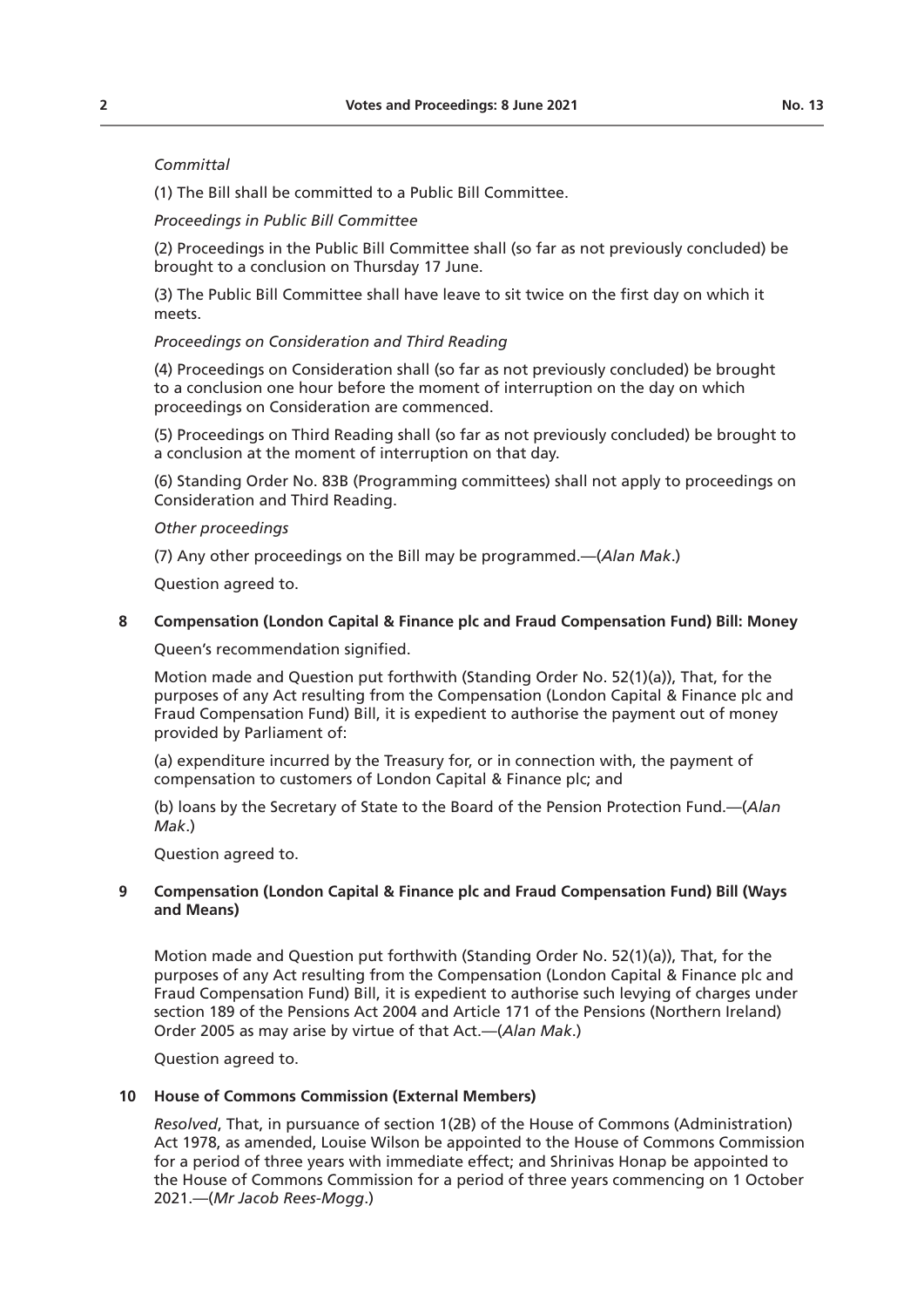### **11 Parliamentary Works Estimates Commission**

*Resolved*, That Lilian Greenwood be discharged as a member of the Parliamentary Works Estimates Commission and Mr Nicholas Brown be confirmed as a member under Schedule 3 to the Parliamentary Buildings (Restoration and Renewal) Act 2019.—(*Tom Pursglove*.)

# **12 Speaker's Committee for the Independent Parliamentary Standards Authority**

*Resolved*, That Thangam Debbonaire be appointed to the Speaker's Committee for the Independent Parliamentary Standards Authority in place of Valerie Vaz, until the end of the present Parliament, in pursuance of paragraph 1(d) of Schedule 3 to the Parliamentary Standards Act 2009, as amended.—(*Tom Pursglove*.)

### **13 House of Commons Members' Fund**

*Resolved*, That Sir Alan Campbell be removed as a Trustee of the House of Commons Members' Fund and Mr Nicholas Brown and Craig Whittaker be appointed as Trustees in pursuance of section 2 of the House of Commons Members' Fund Act 2016.—(*Tom Pursglove*.)

### **14 Information Commissioner (Remuneration)**

Motion made and Question put forthwith (Standing Order No. 118(6) and Order, 25 May), That, from 1 November 2021—

(1) the Information Commissioner shall be paid a salary of £200,000 per annum and pension benefits in accordance with the standard award for the civil service pension scheme;

(2) all previous resolutions relating to the salary and pension of the Information Commissioner shall cease to have effect.—(*Tom Pursglove*.)

The Deputy Speaker's opinion as to the decision of the Question was challenged.

Division deferred until tomorrow (Standing Order No. 41A).

# **15 Changes to membership of select committees**

(1) *Ordered*, That John Howell be discharged from the Justice Committee and Laura Farris be added.—(*Mike Freer, on behalf of the Committee of Selection*.)

(2) *Ordered*, That Ben Bradley and Peter Gibson be discharged from the Women and Equalities Committee and Lee Anderson and Philip Davies be added.—(*Mike Freer, on behalf of the Committee of Selection*.)

# **16 Adjournment**

Subject: Redevelopment of Kettering General Hospital (Mr Philip Hollobone)

*Resolved*, That this House do now adjourn.—(*Tom Pursglove*.)

Adjourned at 7.49 pm until tomorrow.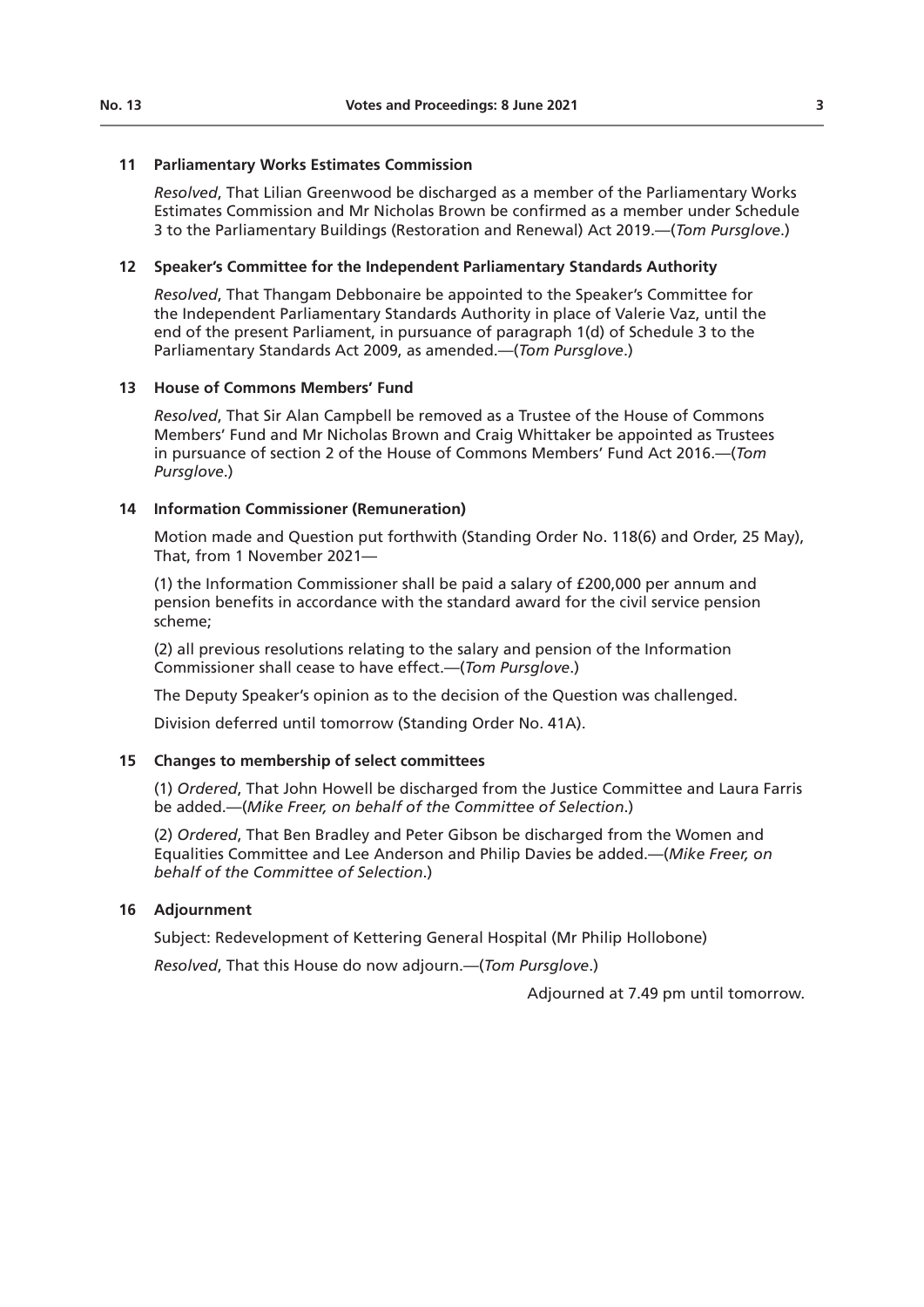# Other Proceedings

# *General Committees: Reports*

### **17 Second Delegated Legislation Committee**

Dame Angela Eagle (Chair) reported the draft Ecodesign for Energy-Related Products and Energy Information Regulations 2021.

# *Reports from Select Committees*

### **18 Business, Energy and Industrial Strategy Committee**

(1) *Uyghur forced labour in Xinjiang and UK value chains: Government Response to the Committee's Fifth Report of Session 2019–21*:

- (i) Third Special Report, to be printed (HC 241);
- (ii) Written evidence, to be published (HC 241);

(2) *Decarbonising heat in homes*: Oral evidence, to be published (HC 110);

(3) *Correspondence relating to employment practices at Hermes*: Written evidence, to be published;

(4) *Findings of the Report of Climate Assembly UK Inquiry*: Written evidence, to be published (HC 117);

(5) *Liberty Steel and the future of the UK Steel Industry*: Written evidence, to be published (HC 118)

(Darren Jones).

# **19 Defence Committee**

(1) *The Navy: purpose and procurement*: Oral and written evidence, to be published (HC 168);

(2) *Armed Forces Pension and Compensation Schemes Supplementary Estimate 2021–22*: Written evidence, to be published;

(3) *Correspondence with the Secretary of State for Defence relating to Carrier Strike Group*: Written evidence, to be published;

(4) *Ministry of Defence Supplementary Estimate 2021–22*: Written evidence, to be published;

(5) *Women in the armed forces: from recruitment to civilian life*: Written evidence, to be published (HC 154)

(Mr Tobias Ellwood).

### **20 Education Committee**

(1) *Prison education*: Oral evidence, to be published (HC 86);

(2) *The impact of COVID-19 on education and children's services*: Written evidence, to be published (HC 87)

(Robert Halfon).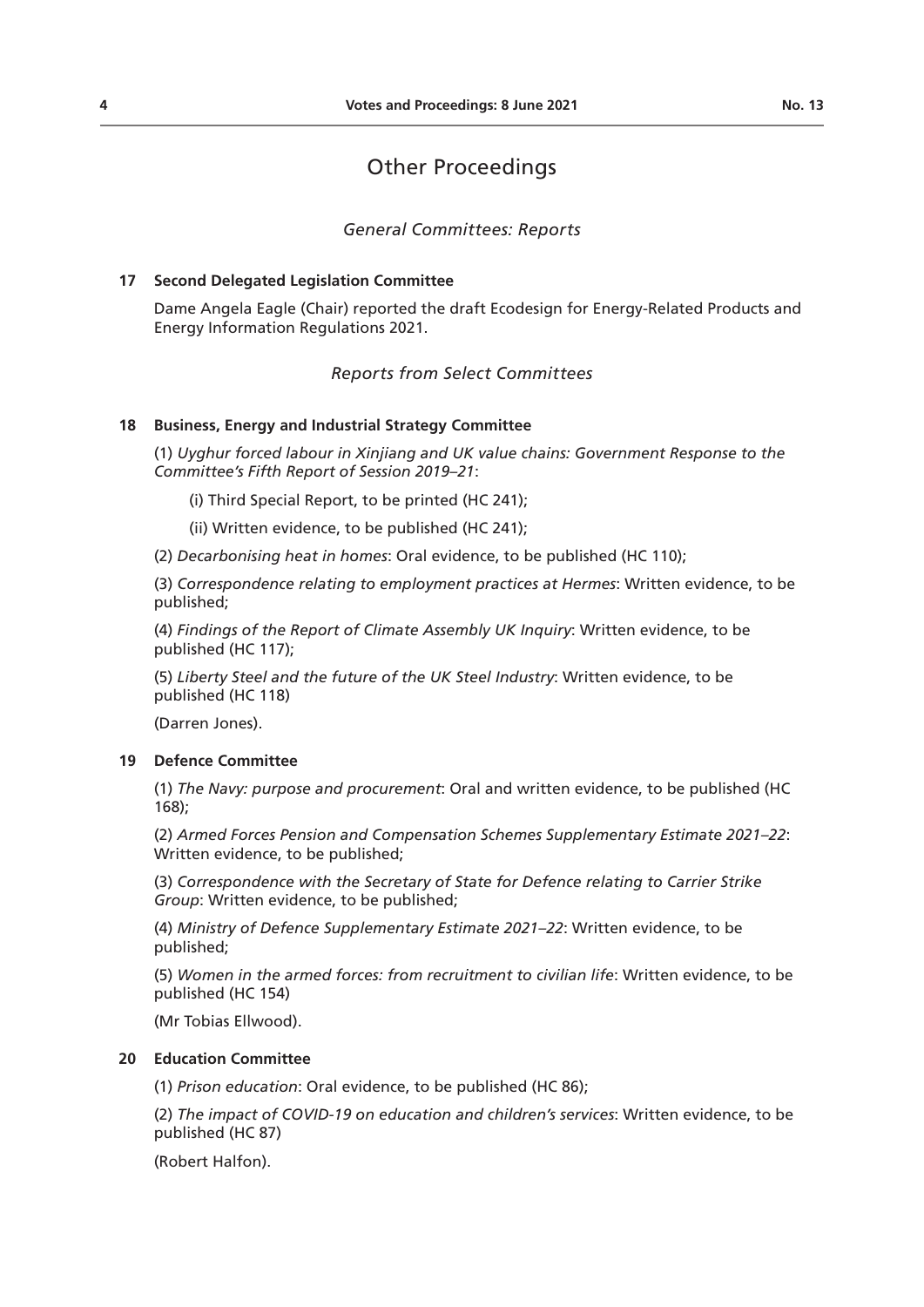# **21 Environment, Food and Rural Affairs Committee**

(1) *Moving animals across borders*: Oral evidence, to be published (HC 79);

(2) *Environmental land management and the agricultural transition*: Written evidence, to be published (HC 78)

(Neil Parish).

# **22 Finance Committee**

Record of the Committee's decisions taken at its meeting on 8 June, to be published (Mr Nicholas Brown).

# **23 Foreign Affairs Committee**

(1) *In the room: the UK's role in multilateral diplomacy*: First Report, to be printed, with the formal minutes relating to the Report (HC 199);

(2) *Correspondence with the Secretary of State for BEIS relating to Newport Wafer Fab and the National Security and Investment Act*: Written evidence, to be published;

(3) *Correspondence with the Secretary of State for Defence relating to Ukraine*: Written evidence, to be published;

(4) *Tech and the future of UK foreign policy*: Written evidence, to be published (HC 201);

(5) *The Myanmar crisis*: Written evidence, to be published (HC 203)

(Tom Tugendhat).

# **24 Health and Social Care Committee**

(1) *Pre-appointment hearing with the Government's preferred candidate for Chair of the Food Standards Agency*:

(i) Third Report, to be printed, with the formal minutes relating to the Report (HC 232);

(ii) Oral evidence, to be published (HC 232);

(2) *Expert Panel: evaluation of the Government's commitments in the area of maternity services in England*: Written evidence, to be published (HC 18)

(Jeremy Hunt).

# **25 Justice Committee**

(1) *Mental health in prison*: Oral and written evidence, to be published (HC 72);

(2) *Correspondence from the Lord Chancellor and Secretary of State for Justice*: Written evidence, to be published;

(3) *Correspondence from the Parliamentary Under-Secretary of State for Justice*: Written evidence, to be published

(Sir Robert Neill).

# **26 Petitions Committee**

(1) Record of the Committee's decisions relating to e-petitions, to be published;

(2) List of closed e-petitions presented to the House, to be published;

(3) *Public engagement on e-petitions*: Written evidence, to be published (HC 243) (Catherine McKinnell).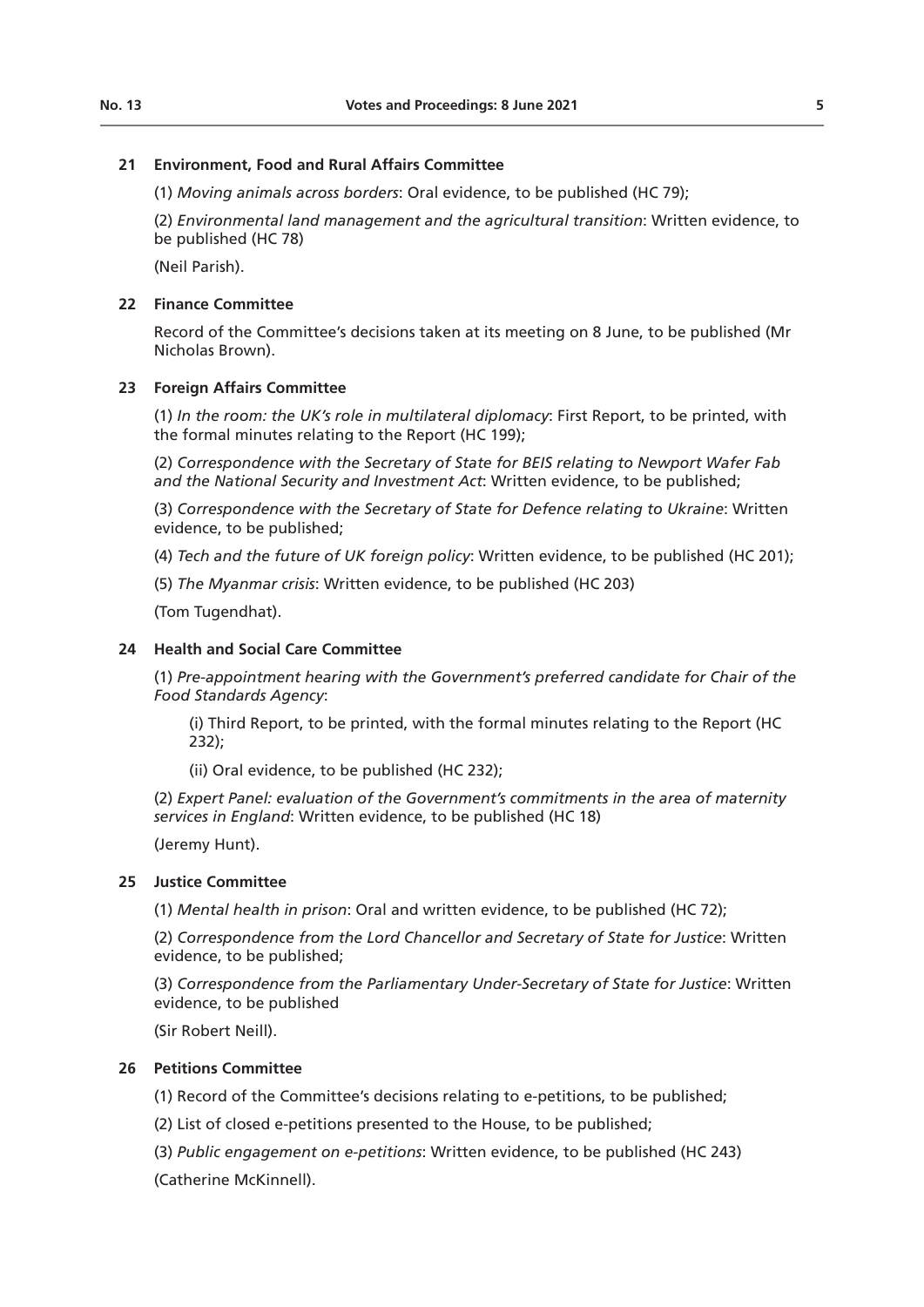### **27 Public Administration and Constitutional Affairs Committee**

(1) *Propriety of governance in light of Greensill*: Oral and written evidence, to be published (HC 59);

(2) *Correspondence from the Chief Executive of the Competition and Markets Authority (CMA) relating to the CMA's update on work to establish the Office for the Internal Market*: Written evidence, to be published;

(3) *Correspondence with the Cabinet Secretary relating to the Independent Adviser on Ministers Interests*: Written evidence, to be published;

(4) *Correspondence with the Chancellor of the Duchy of Lancaster relating to the PHSO Commissioner appointment*: Written evidence, to be published;

(5) *The work of the Cabinet Office*: Written evidence, to be published (HC 41)

(Mr William Wragg).

### **28 Women and Equalities Committee**

(1) *Correspondence from the Minister for Equalities relating to giving oral evidence to the inquiry into the Reform of the Gender Recognition Act*: Written evidence, to be published;

(2) *Correspondence from the Minister for Equalities relating to the third quarterly report on addressing COVID-19 health disparities*: Written evidence, to be published;

(3) *Correspondence with the Minister for Equalities relating to giving oral evidence to the inquiry into the Reform of the Gender Recognition Act*: Written evidence, to be published;

(4) *Reform of the Gender Recognition Act*: Written evidence, to be published (HC 129);

(5) *The role of the GEO: embedding equalities across Government*: Written evidence, to be published (HC 133)

(Caroline Nokes).

*Lindsay Hoyle*

Speaker

# Westminster Hall

The sitting began at 9.25 am (Orders, 25 February and 25 March).

Business appointed by the Chairman of Ways and Means (Standing Order No. 10(6))

### **1 World Ocean Day 2021**

*Resolved*, That this House has considered World Ocean Day 2021.—(*Selaine Saxby*.)

### **2 Social distancing restrictions and support for the night-time economy**

*Resolved*, That this House has considered social distancing restrictions and support for the night-time economy.—(*Lloyd Russell-Moyle.*)

*The sitting was suspended between 11.28 am and 2.30 pm (Standing Order No. 10(1)(b)).*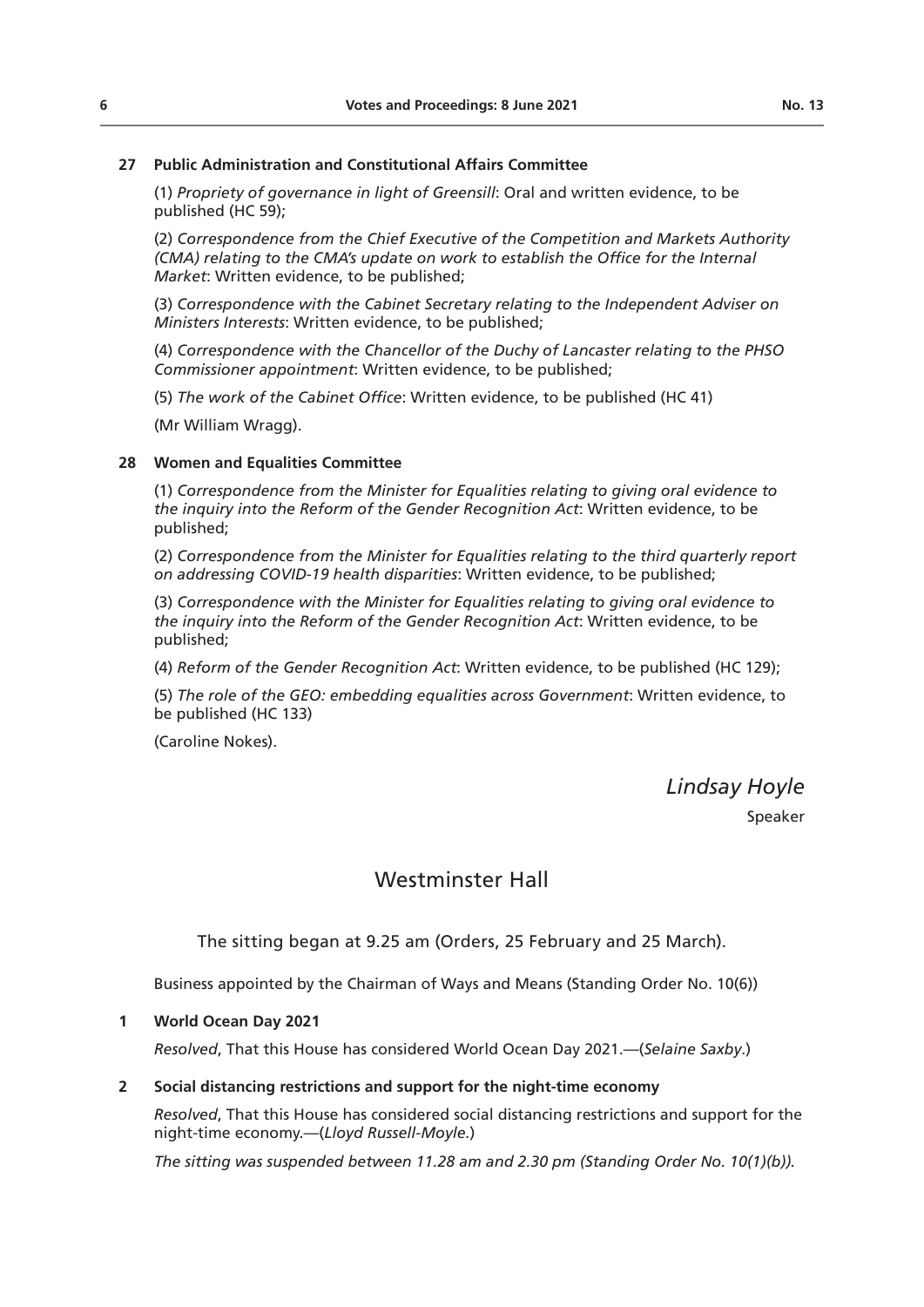# **3 Community renewal fund and levelling up fund in Wales**

Motion made and Question proposed, That this House has considered the community renewal fund and levelling up fund in Wales.—(*Ruth Jones.*)

The Chair announced a time limit on backbench speeches (under the authority of the Chairman of Ways and Means and Standing Order No. 47(1)).

*Resolved*, That this House has considered the community renewal fund and levelling up fund in Wales.

# **4 Delivery charges in Highlands and Islands**

*Resolved*, That this House has considered delivery charges in Highlands and Islands.— (*Jamie Stone.*)

*The sitting was suspended between 4.23 pm and 4.50 pm (Orders, 25 February and 25 March).* 

# **5 Future of the learned societies at Burlington House**

Motion made and Question proposed, That this House has considered the future of the learned societies at Burlington House.—(*Tim Loughton.*)

The Chair announced a time limit on backbench speeches (under the authority of the Chairman of Ways and Means and Standing Order No. 47(1)).

At 5.50 pm, the Motion lapsed (Standing Order No. 10(6)).

Sitting adjourned without Question put (Standing Order No. 10(14)).

Adjourned at 5.50 pm until tomorrow.

*Eleanor Laing* Chairman of Ways and Means

# Papers Laid

# Papers subject to Affirmative Resolution

# **1 Constitutional Law**

Draft Environmental Authorisations (Scotland) Regulations 2018 (Consequential Modifications) Order 2021 (by Act), with an Explanatory Memorandum (by Command) (Secretary Alister Jack)

# **2 Exiting the European Union (Road Traffic)**

Draft Road Vehicle Carbon Dioxide Emission Performance Standards (Cars and Vans) (Amendment) (EU Exit) Regulations 2021 (by Act), with an Explanatory Memorandum (by Command) (Secretary Grant Shapps)

# **3 Highways**

Draft Business and Planning Act 2020 (Pavement Licences) (Coronavirus) (Amendment) Regulations 2021 (by Act), with an Explanatory Memorandum (by Command) (Christopher Pincher)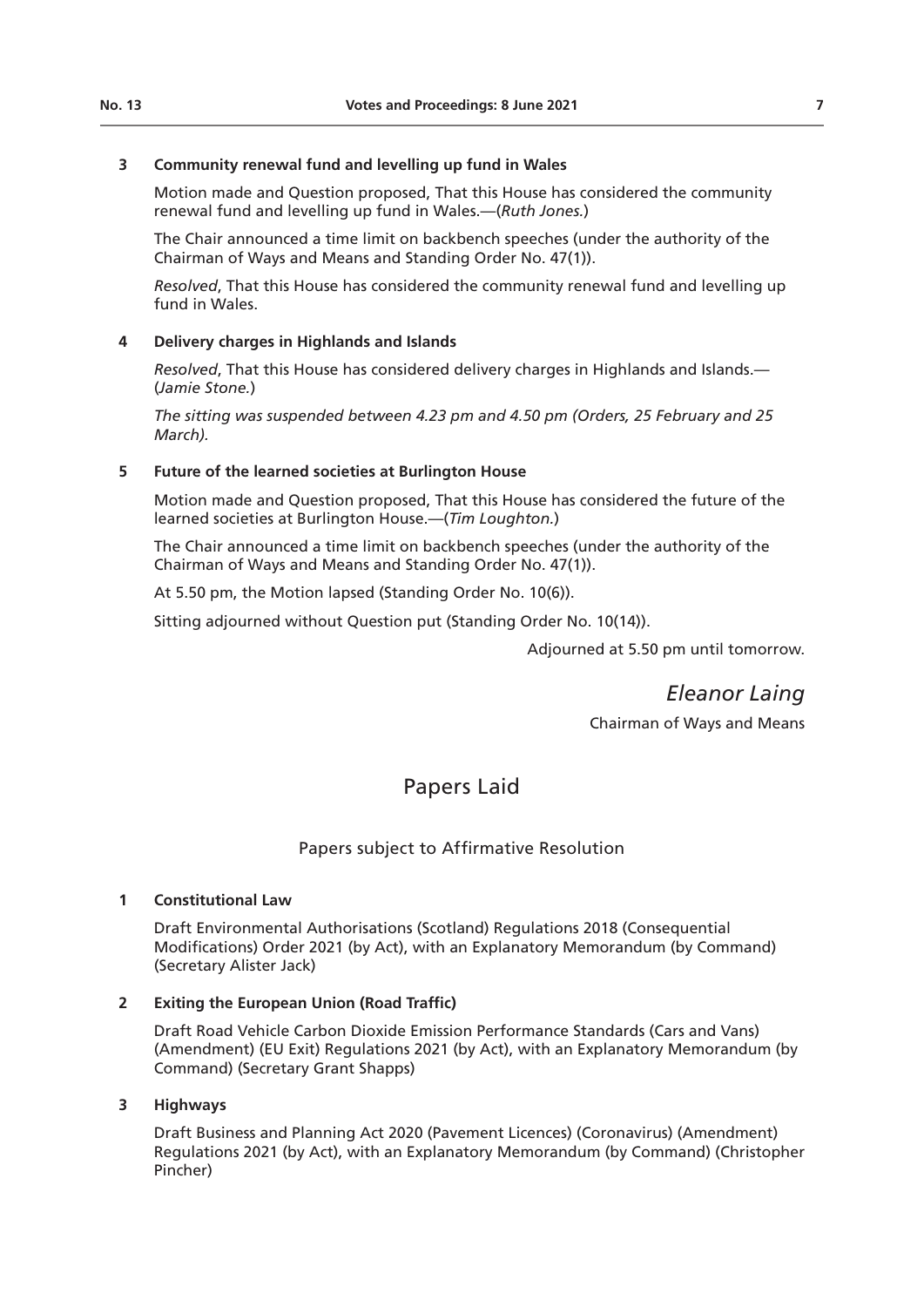### **4 Licences and Licensing**

Draft Alcohol Licensing (Coronavirus) (Regulatory Easements) (Amendment) Regulations 2021 (by Act), with an Explanatory Memorandum (by Command) (Secretary Priti Patel)

### **5 Pensions**

Draft Occupational Pension Schemes (Climate Change Governance and Reporting) Regulations 2021 (by Act), with an Explanatory Memorandum (by Command) (Guy Opperman)

# Papers subject to Negative Resolution

# **6 Agriculture**

Official Controls (Temporary Measures) (Coronavirus) (Amendment) (No. 2) Regulations 2021 (SI, 2021, No. 681), dated 8 June 2021 (by Act), with an Explanatory Memorandum (by Command) (Secretary George Eustice)

### **7 Climate Change Levy**

Climate Change Levy (General) (Amendment and Modification) Regulations 2021 (SI, 2021, No. 675), dated 7 June 2021 (by Act), with an Explanatory Memorandum (by Command) (Kemi Badenoch)

### **8 Excise**

Hydrocarbon Oil Duties (Reliefs for Electricity Generation) (Amendment and Modification) Regulations 2021 (SI, 2021, No. 676), dated 7 June 2021 (by Act), with an Explanatory Memorandum (by Command) (Kemi Badenoch)

### **9 Government Trading Funds**

Queen Elizabeth II Conference Centre Trading Fund (Variation) Order 2021 (SI, 2021, No. 666), dated 4 June 2021 (by Act), with an Explanatory Memorandum (by Command) (Eddie Hughes)

### **10 Housing**

Allocation of Housing and Homelessness (Eligibility) (England) (Amendment) Regulations 2021 (SI, 2021, No. 665), dated 4 June 2021 (by Act), with an Explanatory Memorandum (by Command) (Eddie Hughes)

### **11 Insolvency**

(1) Insolvency (England and Wales) (Amendment) Rules 2021 (SI, 2021, No. 672), dated 4 June 2021 (by Act), with an Explanatory Memorandum and an Impact Assessment (by Command) (Secretary Kwasi Kwarteng)

(2) Insolvency Proceedings (Monetary Limits) (Amendment) Order 2021 (SI, 2021, No. 673), dated 4 June 2021 (by Act), with an Explanatory Memorandum and an Impact Assessment (by Command) (Secretary Kwasi Kwarteng)

### **12 Public Health**

Health Protection (Coronavirus, Testing Requirements and Standards) (England) (Amendment) Regulations 2021 (SI, 2021, No. 682), dated 7 June 2021 (by Act), with an Explanatory Memorandum (by Command) (Secretary Matt Hancock)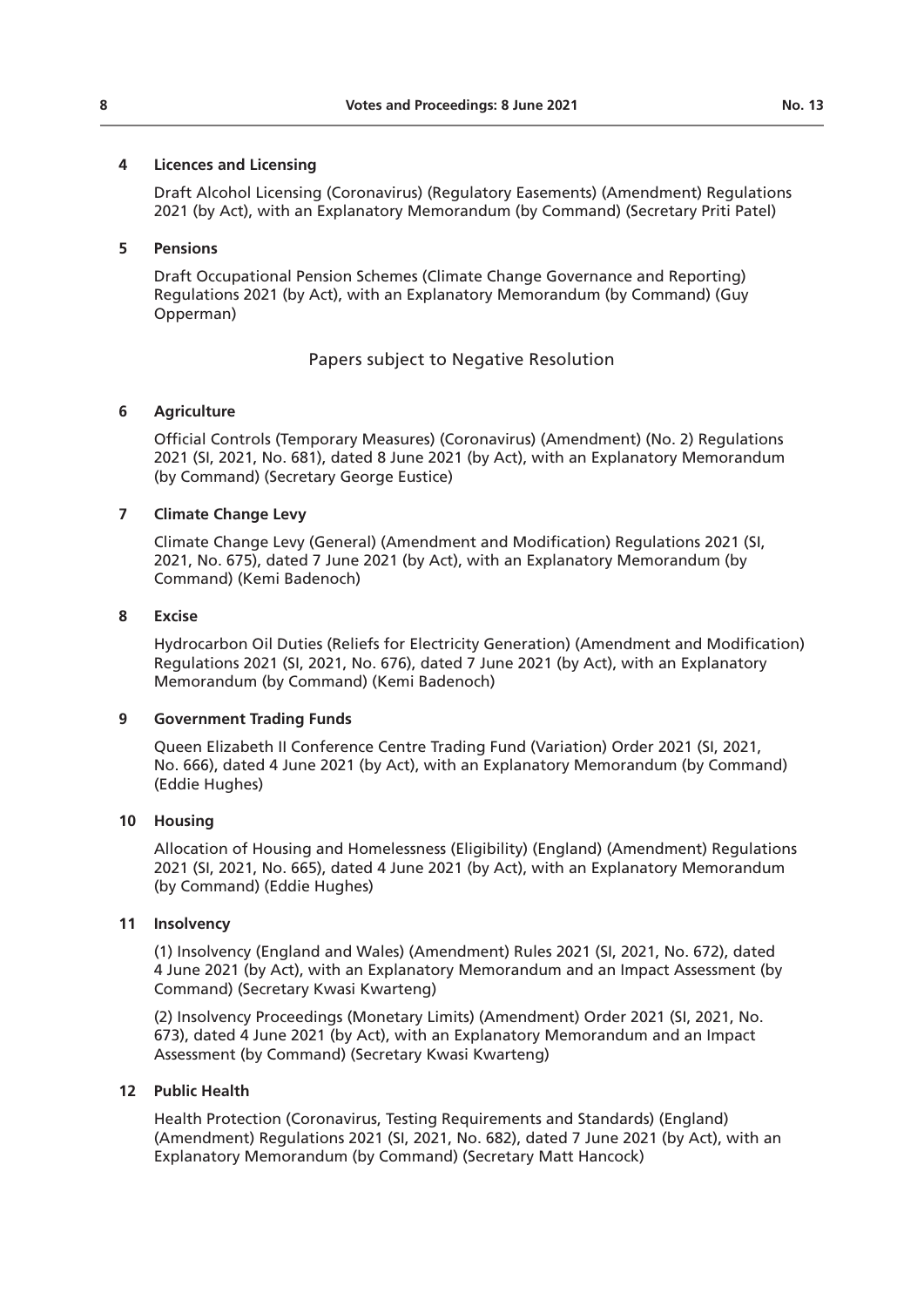### **13 Universities of Oxford and Cambridge**

Statute, dated 23 February 2021, made by the Governing Body of Exeter College in the University of Oxford, revising the existing Statutes of the College (by Act), with an Explanatory Memorandum (by Command) (Secretary Gavin Williamson)

### Other papers

### **14 Energy**

Corporate Plan of the Office for Nuclear Regulation (by Act) (Secretary Thérèse Coffey)

#### **15 Higher Education and Research**

Report and Accounts of the Office for Students for 2020–21, with the Report of the Comptroller and Auditor General (by Act), to be printed (HC 156) (Michelle Donelan)

#### **16 Treaty Series No. 13 (2021)**

Extradition Treaty, done at Kuwait City on 15 December 2016, between the Government of the United Kingdom of Great Britain and Northern Ireland and the Government of the State of Kuwait (by Command) (CP 440) (Secretary Dominic Raab)

# SPEAKER'S CERTIFICATES

#### Voting by proxy

### 1. New pandemic proxy voting arrangements

The Speaker has certified, under the terms of Standing Order No. 39A (Voting by proxy), as amended by the temporary Orders of 23 September 2020 (Proxy voting during the pandemic) and 3 November 2020 (Proxy voting during the pandemic (No. 2)) and extended by the Orders of 22 October 2020 and 25 March 2021, that the Members listed in the table below are eligible to have a proxy vote cast on their behalf by the nominated proxies listed in the table below, starting on the dates specified below and ending on 21 June 2021, unless the arrangement is ended or the House otherwise orders.

| <b>Member</b>       | <b>From</b> | Proxy                |
|---------------------|-------------|----------------------|
| Mr Andrew Mitchell  | 8 June      | <b>Stuart Andrew</b> |
| Kirsty Blackman     | 9 June      | Owen Thompson        |
| John Spellar        | 9 June      | <b>Chris Elmore</b>  |
| <b>Steve Double</b> | 9 June      | <b>Stuart Andrew</b> |
| Theo Clarke         | 9 June      | <b>Stuart Andrew</b> |

### 2. Variation of existing pandemic proxy voting arrangements

The Speaker has certified, under the terms of Standing Order No. 39A (Voting by proxy), as amended by the temporary Orders of 23 September 2020 (Proxy voting during the pandemic) and 3 November 2020 (Proxy voting during the pandemic (No. 2)) and extended by the Orders of 22 October 2020 and 25 March 2021, that the following Members have given notice that they wish to amend their proxy voting arrangement: